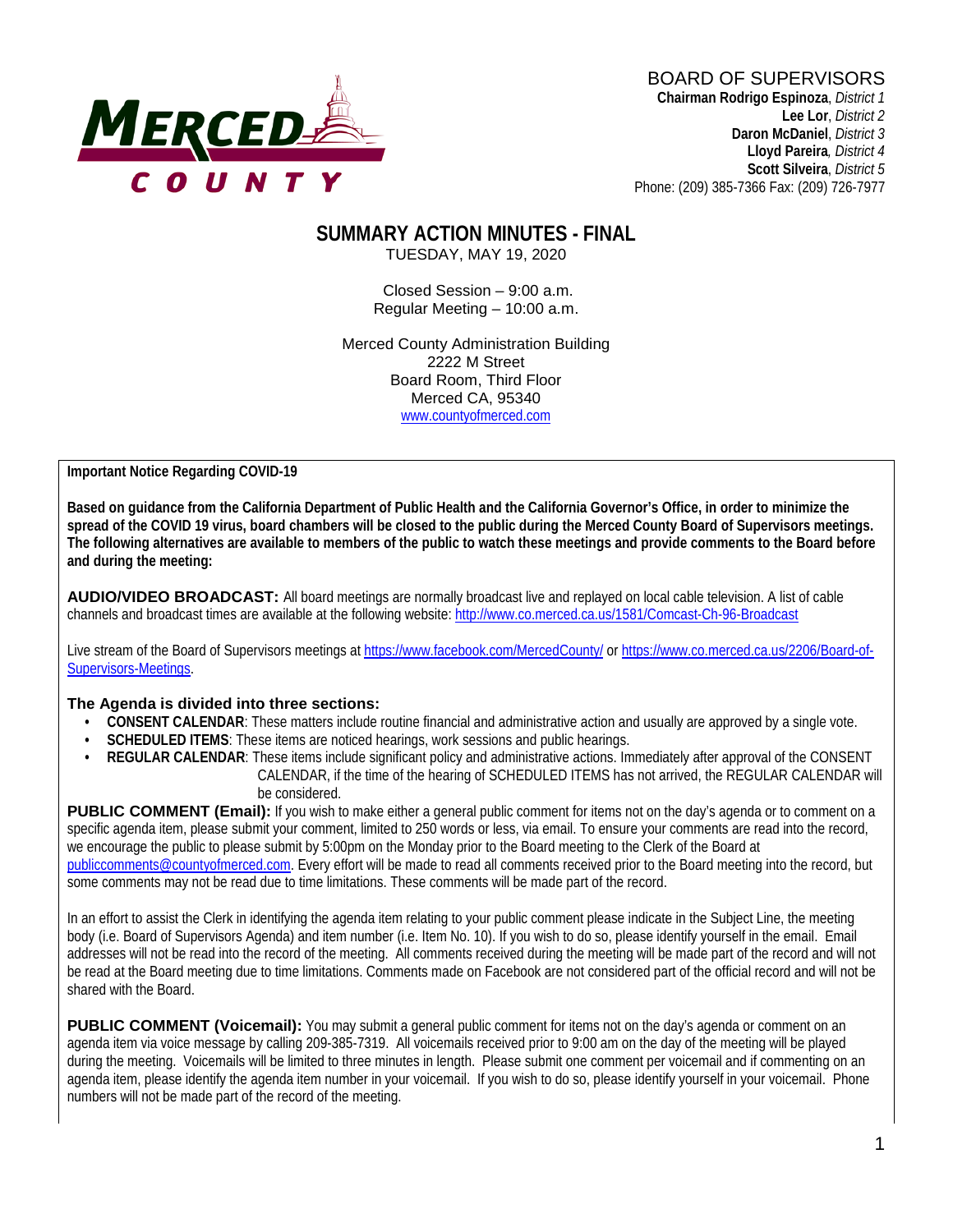**PUBLIC HEARINGS:** Public comment for public hearings will be taken via email and voicemail. Once the public hearing is opened, the Board of Supervisors will pause the meeting for ten minutes in order to receive emails directed at the public hearing (up to 250 words). All emails received prior to and during the Public Hearing will be read into the record after resuming the meeting. Voicemails directed to the Public Hearing will be accepted up to 9:00 am on the day of the meeting. Please indicate that comments are for a particular public hearing by putting "Public Hearing" in the subject line of the email and the title of the public hearing. Email comments t[o publiccomments@countyofmerced.com](mailto:publiccomments@countyofmerced.com) or call 209-385-7319 to leave a voicemail.

**CLOSED SESSION**: Is the portion of the meeting conducted in private without the attendance of the public or press to discuss certain confidential matters specifically permitted by the Brown Act. The public may comment on any matter to be considered for closed session using the email procedure set forth above. As set forth above, if public comment concerns a closed session item, please include the title of the item in the subject line.

**BOARD AGENDA AND MINUTES:** Board agendas, minutes, and copies of items to be considered by the Board of Supervisors are posted on the Internet at least 72 hours preceding a Tuesday meeting at the following website: www.countyofmerced.com

**REASONABLE ACCOMMODATIONS:** Persons who require accommodation for any audio, visual or other disability or Spanish or Hmong interpretation in order to review an agenda, or to participate in a meeting of the Board of Supervisors per the American Disabilities Act (ADA), may obtain assistance by requesting such accommodation in writing. Please address your written request to the Clerk of the Board, 2222 M Street, Merced, CA 95340 or telephonically by calling (209) 385-7366. Any such request for accommodation should be made at least 48 hours prior to the scheduled meeting for which assistance is requested.

*Spanish and Hmong interpreters are available.*

*Interpretes de espanol y hmong estan disponibles.*

*Peb muaj tug paab txhais lug Mev hab Hmoob.*

### SCHEDULED ITEMS

**9:00 A. M. THE PUBLIC IS INVITED TO SPEAK ON ANY ITEM ON THE AGENDA**

#### **CLOSED SESSION:**

It is the intention of the Board to meet in Closed Session pursuant to Government Code Section 54957.6 concerning a Conference with County of Merced Staff Negotiators concerning negotiations with: American Federation of State, County and Municipal Employees (AFSCME), Units 4, 5, 6 and 8; United Public Employees (UPE), Unit 3; Merced County Attorney Association (MCAA), Unit 7; Teamsters (Corrections), Unit 2; Merced County Law Enforcement Sergeants, Unit 30; Merced County Deputy Sheriff Association (DSA), Unit 10; Teamsters (Non-Safety Corrections), Unit 12; Merced County Public Safety Services Unit (MCPSSU), Unit 14; Probation Supervising Employees, and Unit 11. Agency Negotiator: Marci Barrera

#### **THE BOARD RECESSED AT 9:01 A.M. AND RECONVENED AT 10:00 A.M. WITH ALL MEMBERS PRESENT, AND THE CHAIRMAN ADVISED STAFF WAS GIVEN DIRECTION**

# **GOVERNMENT CODE SECTION 54954.2 COMPLIANCE (LATE AGENDA ITEMS)**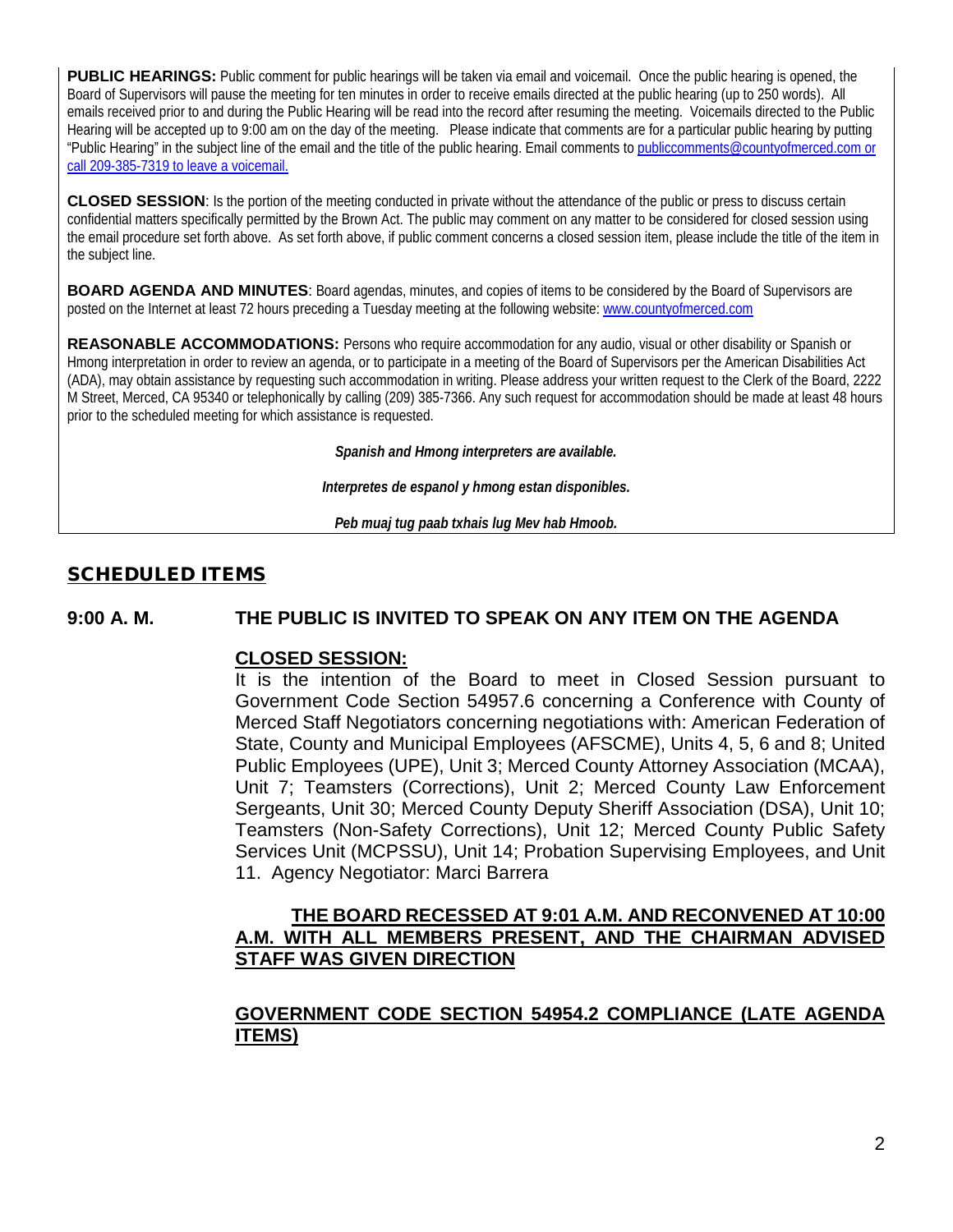**10:00 A. M. INVOCATION led by Pastor Paul Fandl, Delhi Community Presbyterian Church/PLEDGE OF ALLEGIANCE**

> *In order to minimize the spread of COVID-19 the Board Chambers is closed to the public. Members of the public are able to submit comments via email and voicemail.*

> **PUBLIC OPPORTUNITY TO SPEAK ON ANY MATTER OF PUBLIC INTEREST WITHIN THE BOARD'S JURISDICTION INCLUDING ITEMS ON THE BOARD'S AGENDA, EXCEPT FOR THOSE ITEMS SPECIFICALLY SCHEDULED AS PUBLIC HEARINGS**

### *REVIEW BOARD ORDER – SEE PAGE 10*

### **CENSUS UPDATE**

### *REVIEW BOARD ORDER – SEE PAGE 10*

#### **COVID-19 UPDATE**

# *REVIEW BOARD ORDER – SEE PAGES 10 AND 11*

#### **APPROVAL OF CONSENT AGENDA CALENDAR (ITEMS #1 - 10)**

#### **PUBLIC HEARINGS:**

#### **PUBLIC WORKS - PUBLIC HEARING**

To solicit comments on submission of an application for 2019-2020 State Community Development Block Grant (CDBG) funding for planning and technical assistance

#### **RECOMMENDATION:**

1) Open the Public Hearing to solicit comments regarding the submission of a CDBG application for Planning and Technical Assistance; and close the Public Hearing;

2) Adopt the Resolution: a) Approving submittal of the CDBG grant application for Planning and Technical Assistance; b) Authorizing the Chairman to execute the CDBG grant application and any additional documents necessary to complete the application process; c) Upon a successful award authorizing the Chairman to execute standard agreements to accept the award and any subsequent amendments that are necessary to participate in the CDBG program subject to approval by Counsel; d) Authorizing the Director of Public Works to administer the CDBG grant, and authorize the Department of Public Works Director or Assistant Public Works Director to execute documents necessary for the proper administration of the CDBG program.

3) Direct the Department of Public Works to return to the Board of Supervisors with an informational item of all actions taken.

# *REVIEW BOARD ORDER – SEE PAGES 12 AND 13*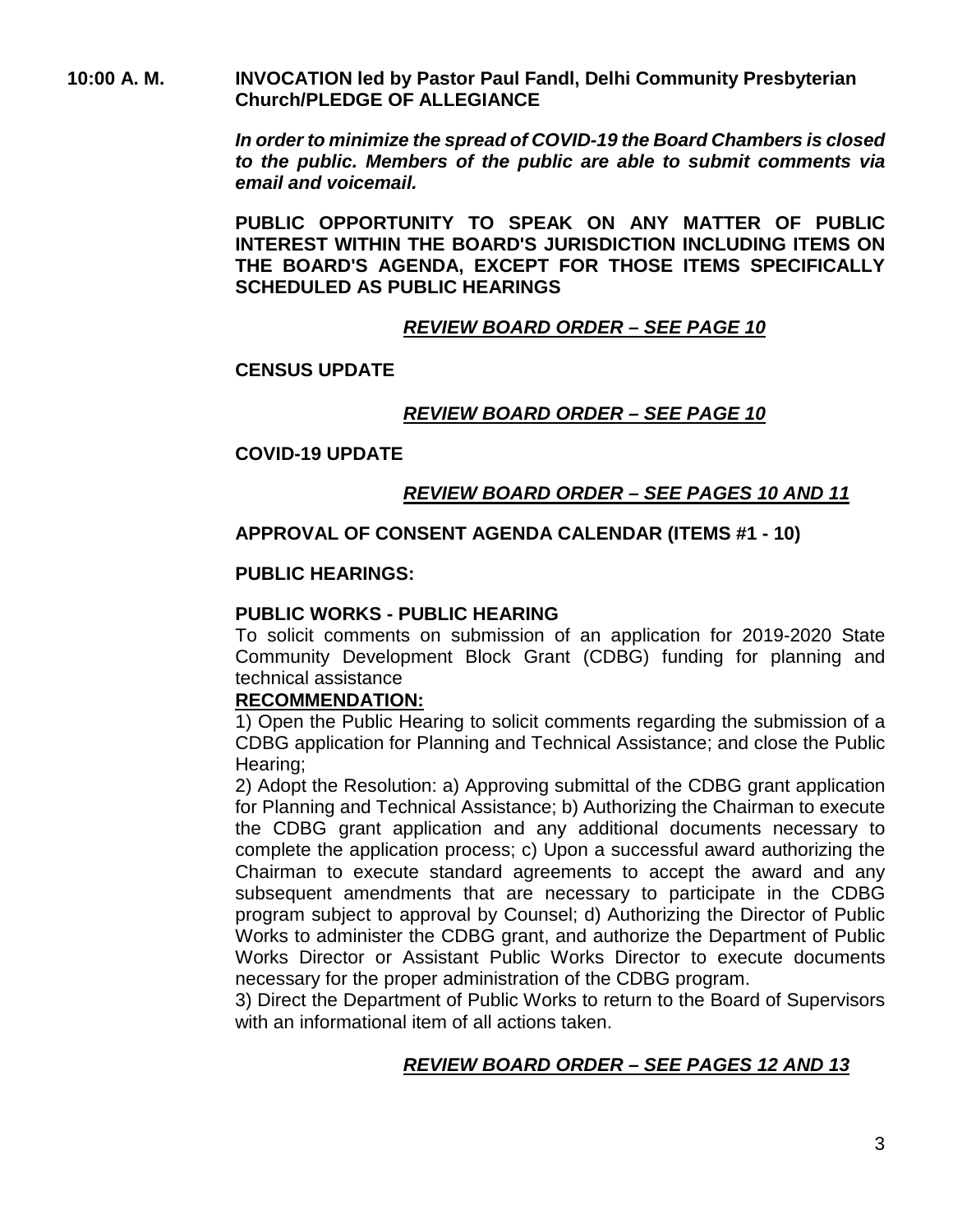# **COMMUNITY AND ECONOMIC DEVELOPMENT - PUBLIC HEARING**

To solicit comments on submission of an application for 2019-2020 State Community Development Block Grant (CDBG) funding for code enforcement **RECOMMENDATION:**

1) Open Public Hearing to solicit comments regarding the submission of a CDBG application for Code Enforcement; and close the Public Hearing;

2) Adopt the Resolution approving submittal of the CDBG grant application for Code Enforcement;

3) Authorize the Director of Community and Economic Development: a) To execute the CDBG grant application and any additional documents necessary to complete the application process; and b) Upon a successful award, to accept the award by executing standard agreements and any subsequent amendments that are necessary to participate in the CDBG program subject to approval by Counsel;

4) Direct the Community and Economic Development to return to the Board of Supervisors with an informational item of all actions taken; and

5) Authorize the Community and Economic Development Director to administer the CDBG grant, and authorize the Community and Economic Development Director or Deputy Director of Planning to execute documents necessary for the proper administration of the CDBG program.

# *REVIEW BOARD ORDER – SEE PAGES 13 AND 14*

#### **REPORTS/BOARD DIRECTION**

County Executive Officer, County Counsel, Board of Supervisors Members

#### CONSENT CALENDAR (Items # 1-10) **APPROVED AS RECOMMENDED AYES: ALL**

#### Public Works

- 1. Approve and authorize the Chairman to sign Amendment Contract No. 2016030 with Carter Goble Associates, LLC for the John Latorraca Correctional Center SB 863 Project Design-Build Bridging Documentation Design and Construction Quality Assurance, substituting the name CGL Companies, LLC, for the name Carter Goble Associates, LLC wherever Carter Goble Associates, LLC appears in the Contract.
- 2. Approve Budget Transfer in the amount of \$25,000 for an upgrade to the Main Administration Building's Non Skid Front Entry surface. (4/5 Vote Required)

#### Behavioral Health and Recovery Services

- 3. Approve and authorize the Chairman to sign Amendment Contract No. 2018051 with Dr. Cynthia Hunt, M.D. for psychiatric services for youth clients.
- 4. 1) Approve and authorize the Chairman to sign Amendment Contract No. 2018234 with Aegis Treatment Centers, LLC for Drug Medi-Cal outpatient narcotic treatment services; and 2) Approve the associated Budget Transfer.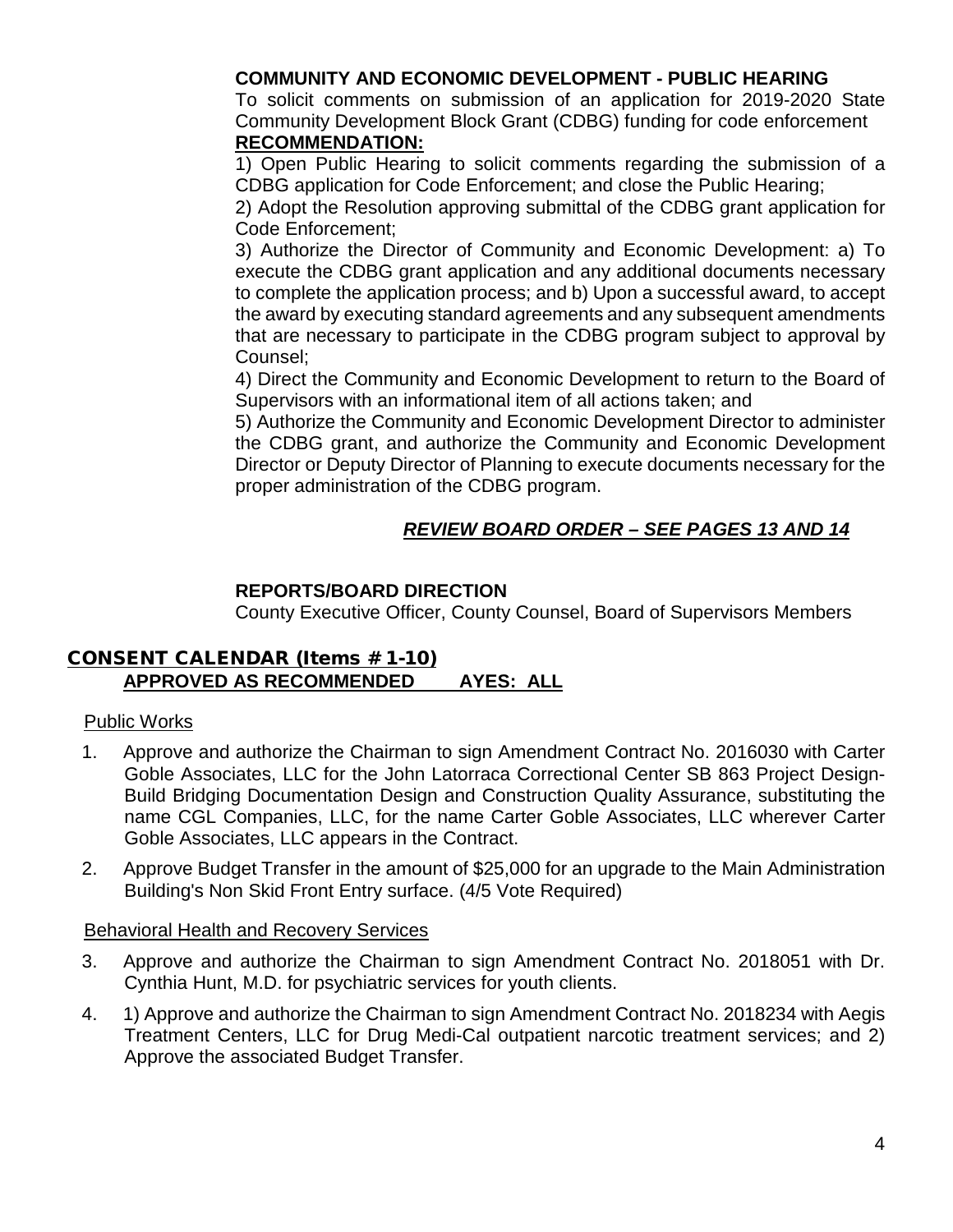5. Approve and authorize the Chairman to sign Amendment to Interdepartmental Agreement No. 2011145 with Human Services Agency for services provided through the Cultural and Linguistic Outreach for Veterans Program, as part of the Mental Health Services Act.

### Human Services Agency

6. Adopt Resolution approving and authorizing the Chairman to sign Amendment Contract No. 2019257 with California Department of Aging for the CalFresh Expansion Program to provide outreach and application assistance to SSI/SSP recipients age 60 or older and disabled adults residing in Merced County.

### **ADOPTED RESOLUTION NO. 2020-40**

7. Set a Public Hearing for 10:00 a.m. on June 9, 2020 to receive comments on the proposed Permanent Local Housing Allocation Five Year Expenditure Plan.

### Workforce Investment

- 8. Accept modification seven (7) to Subgrant K9110025 (Amendment Contract No. 2018218) incorporating Workforce Innovation and Opportunity Act (WIOA) 15% funding for the Regional Organizers / Regional Training Coordinators for PY 18-19 project into grant code 1144 and the SlingShot 2.0 Regional Plan Implementation PY 18-19 project into grant code 1145. This modification also restores program integrity set aside for WIOA Formula Funds to grant code 302, grant code 202, and grant code 502 per TEGL 16-17, Change 2.
- 9. Accept modification eight (8) to Subgrant K9110025 (Amendment Contract No. 2018218) to deobligate \$50,000 of National Dislocated Worker Grant funds (NDWG) from the 2018 Opioid Crisis NDWG in grant code 1139 and redirect to another project operator; and 2) Approve related Budget Transfer. (4/5 Vote Required)
- 10. Accept modification nine (9) to Subgrant K9110025 (Amendment Contract No. 2018218) incorporating \$100,000 of Workforce Innovation and Opportunity Act (WIOA) 25% Additional Assistance funds to the Business Engagement COVID-19 Support AA Project in grant code 1191; and 2) Approve related Budget Transfer. (4/5 Vote Required)

# REGULAR CALENDAR

# BOARD ACTION

#### PUBLIC WORKS

11. 1) Adopt the Plans and Specifications for the Lobo Avenue Complete Streets Improvement Project, a project to install sidewalks and drainage facilities along Lobo Avenue between B & B Boulevard and Drake Avenue in the Merced area; 2) Authorize the Department of Public Works (DPW) to advertise the project and conduct a public bid opening; 3) Authorize the Director of Public Works to award and execute a construction contract to the lowest responsible bidder provided said bid is within the established budget upon approval of County Counsel and Risk Management; and 4) Direct the DPW to return to the Board with an information item describing all actions taken.

# **AUTHORIZED CONTRACT NO. 2020091 AS RECOMMENDED AYES: ALL**

12. 1) Adopt a Resolution directing the Department of Public Works to submit an application to Merced County Association of Governments (MCAG) for Congestion Mitigation Air Quality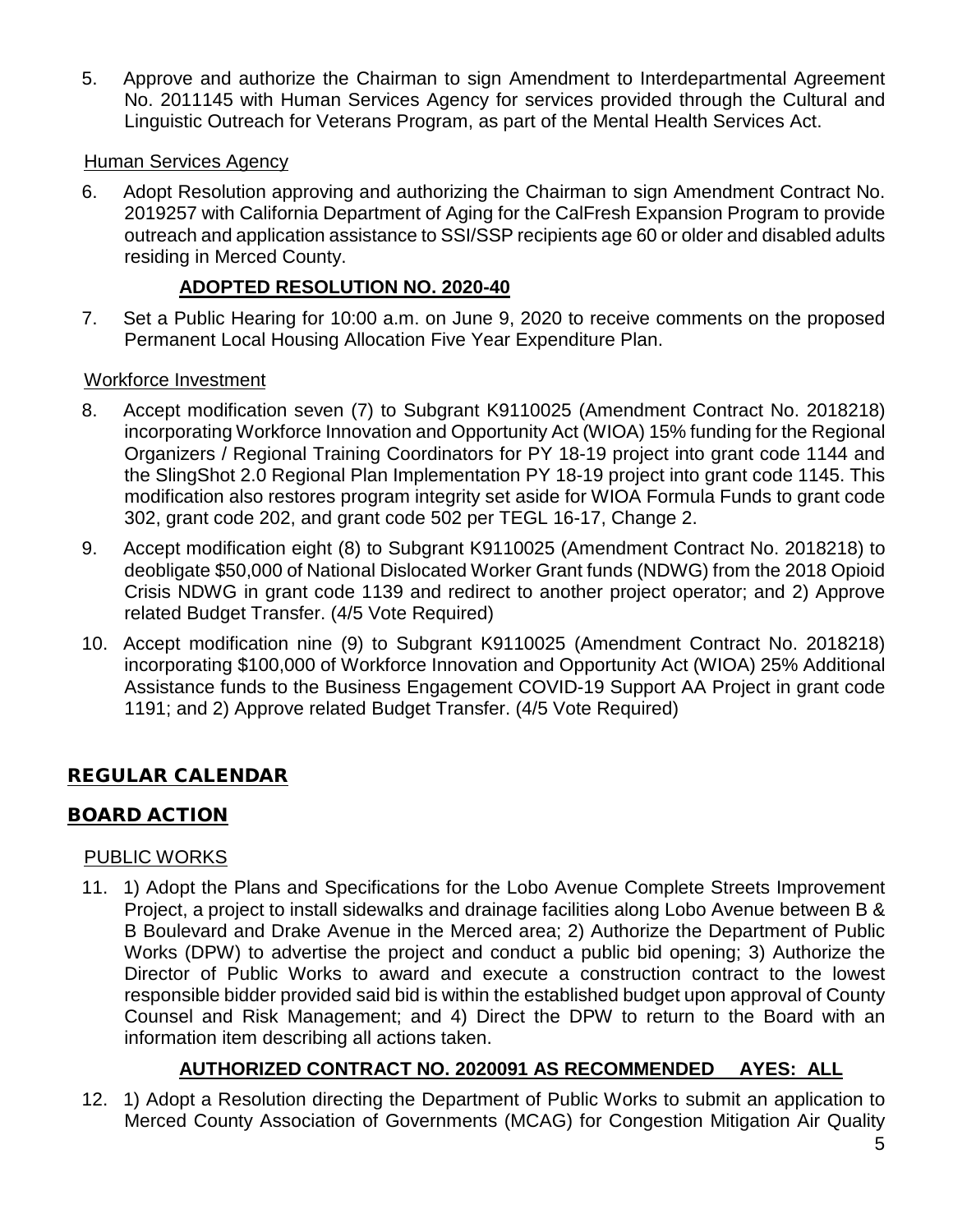(CMAQ) funds for use on the Plainsburg Road Complete Street Upgrade Project, by June 3, 2020, and endorsing said project; 2) Authorize the Director of Public Works to accept the grant funds and execute any related documents if awarded; and 3) Direct the Department of Public Works to return to the Board at a later date with an informational item noting all actions taken.

# **ADOPTED RESOLUTION NO. 2020-41 AS RECOMMENDED AYES: ALL**

13. Contract with the Office of the State Controller, Division of Local Government Audits for services to prepare the Annual Street and Road Report of Fiscal Year 2019/2020.

# **AUTHORIZED CONTRACT NO. 2020092 AS RECOMMENDED AYES: ALL**

14. 1) The Director of Public Works requests the Board find that substantial evidence demonstrates that an emergency exists regarding the HVAC System at the Dos Palos Veterans Hall such that the emergency will not permit a delay resulting from a competitive solicitation for bids, and that the action is necessary to respond to the emergency; and 2) Direct the Public Works to replace the HVAC system at the Dos Palos Veterans Hall, pursuant to California Public Contract Code Section 22050.

# **APPROVED AS RECOMMENDED AYES: ALL**

15. 1) Accept award of \$2,500,000 from the Central California Alliance for Health for Capital implementation (construction) expenses of the Merced Navigation Center and Homeless Shelter; 2) Designate the Director of Public Works to sign the grant agreement and any associated documents; 3) Increase the project budget by \$1,480,000 for a total project budget of \$6,480,000; 4) Authorize the Director of Public Works to award and execute a construction Contract that is within the increased project budget amount for the site work and installation of modular buildings to the lowest responsible bidder, upon review by Risk Management and County Counsel; and 5) Approve the related budget transfers. (4/5 Vote Required)

# **AUTHORIZED CONTRACT NO. 2020093 AS RECOMMENDED AYES: ALL**

16. 1) The Director of Public Works requests the Board find that substantial evidence demonstrates that an emergency exists regarding the roofs of Buildings 1, 2, and 3 at the Human Services Agency (HSA) Wardrobe Avenue campus, such that the emergency will not permit a delay resulting from a competitive solicitation for bids, and that the action is necessary to respond to the emergency (4/5 vote required); 2) Pursuant to Public Contract Code Section 20134, approve replacing the roofs at the HSA Wardrobe Avenue campus without adopting plans, specifications, strain sheets or working details and authorize the Director of Public Works to enter into contracts after review by County Counsel and Risk Management to have the work performed; and 3) Approve the associated Budget Transfer. (4/5 vote required)

# **APPROVED AS RECOMMENDED AYES: ALL**

# AG. COMMISSIONER

17. Contract with California Department of Food and Agricultural (Agreement Number 18-0715- 000-SA-1) for Industrial Hemp Cultivation Program activities.

# **AUTHORIZED CONTRACT NO. 2020094 AS RECOMMENDED AYES: ALL**

18. Contract with USDA-APHIS-Wildlife Services (Agreement Number: 20-73-06-0262-RA Annual Work Plan) for predatory animal control in Merced County.

# **AUTHORIZED CONTRACT NO. 2020095 AS RECOMMENDED AYES: ALL**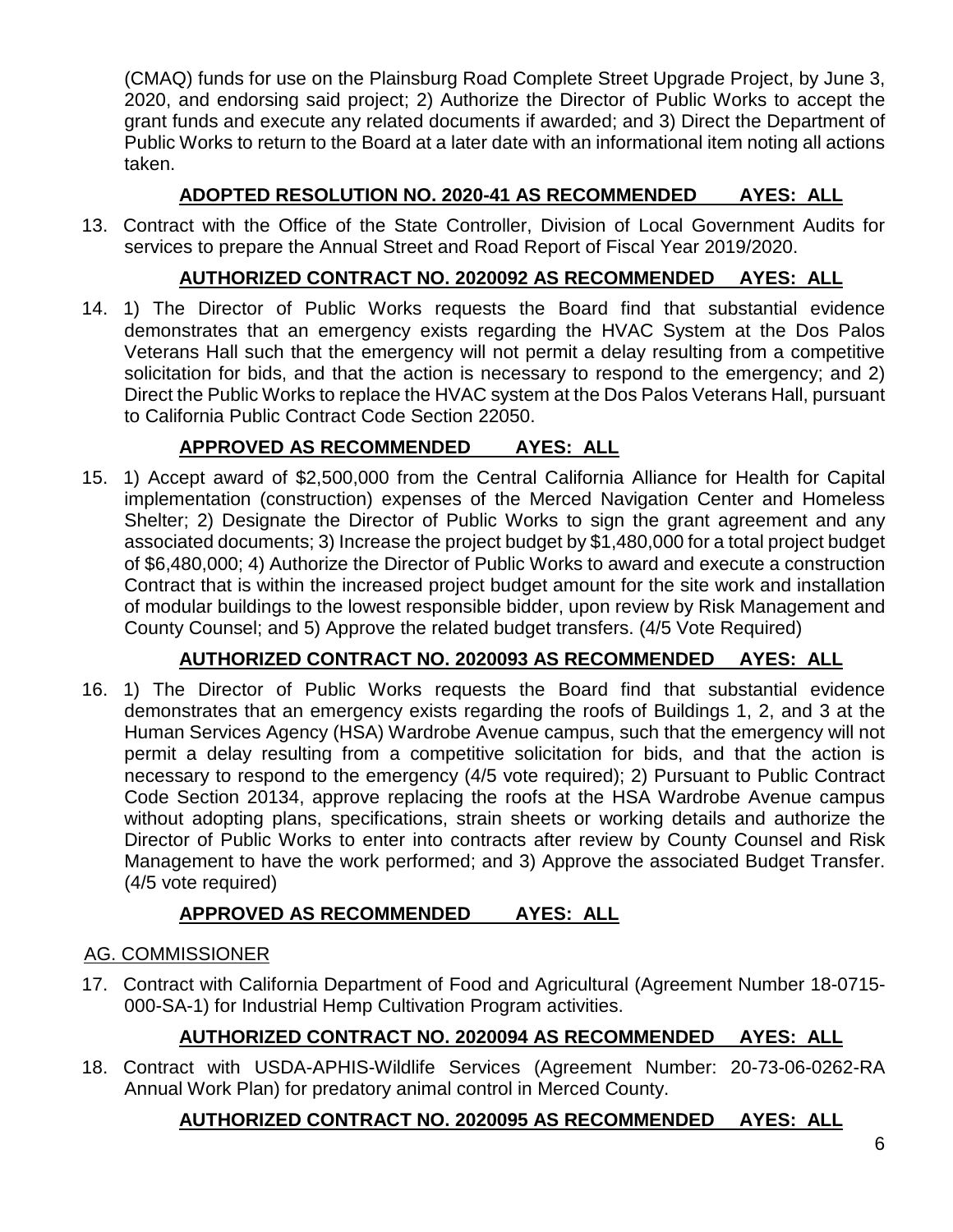19. Retroactively approve and authorize the Chairman to sign contract with California Department of Food and Agriculture (CDFA) (Agreement Number 19-0994-015-SF) for European Grapevine Moth detection trapping activities.

# **AUTHORIZED CONTRACT NO. 2020096 AS RECOMMENDED AYES: ALL**

20. Memorandum of Understanding with Cooperative Agricultural Support Services (CASS) to provide agricultural support services in plant pest detection, trapping, quarantine, eradication, and/or other services.

# **AUTHORIZED CONTRACT NO. 2020097 AS RECOMMENDED AYES: ALL**

# **HEALTH**

21. Contract with California Department of Public Health - Division of Communicable Disease Control (State Contract No. 19-10897) for Infectious Disease Infrastructure Activities; and adopt the Resolution.

# **AUTHORIZED CONTRACT NO. 2020090 AND ADOPTED RESOLUTION NO. 2020- 42 AS RECOMMENDED AYES: ALL**

# BEHAVIORAL HEALTH AND RECOVERY SERVICES

22. 1) Adopt the Resolution authorizing the submission to the Department of Health Care Services and the Mental Health Services Oversight and Accountability Commission, a Program Update to the Fiscal Year 2019-2020 Mental Health Services Act Annual Update, including all comments and any updates from the April 24, 2020 Behavioral Health Board Public Hearing; 2) Authorize the Auditor-Controller to sign the necessary document in this Program Update certifying fiscal accountability of the Mental Health Services Act Programs; 3) Authorize the Behavioral Health and Recovery Services Director to sign all necessary documents for submission; and 4) Adopt and authorize for submission to the Department of Health Care Services and the Mental Health Services Oversight and Accountability Commission the Program Update to the Fiscal Year 2019-2020 Mental Health Services Act Annual Update, including all comments and any updates from the April 24, 2020 Behavioral Health Board Public Hearing.

# **ADOPTED RESOLUTION NO. 2020-43 AS RECOMMENDED AYES: ALL**

23. Contract with Central Star Behavioral Health, Inc. to operate and provide crisis stabilization services at the new Youth Crisis Stabilization Unit located in Merced.

# **AUTHORIZED CONTRACT NO. 2020097A AS RECOMMENDED AYES: ALL**

24. Retroactively approve Interdepartmental Agreement with Human Services Agency for Navigation-Supportive Services Center.

# **AUTHORIZED CONTRACT NO. 2020098 AS RECOMMENDED AYES: ALL**

25. 1) Retroactively approve and authorize Behavioral Health and Recovery Services to submit the COVID-19 Preparedness and Response Activities Grant Application documents; 2) Authorize the Director of Behavioral Health and Recovery Services to sign grant documents necessary for submittal of application and processing of the award; 3) Retroactively approve the Sub-award agreement # 106244027; and 4) Return to the Board to accept the funds if awarded.

# **AUTHORIZED CONTRACT NO. 2020099 AS RECOMMENDED AYES: ALL**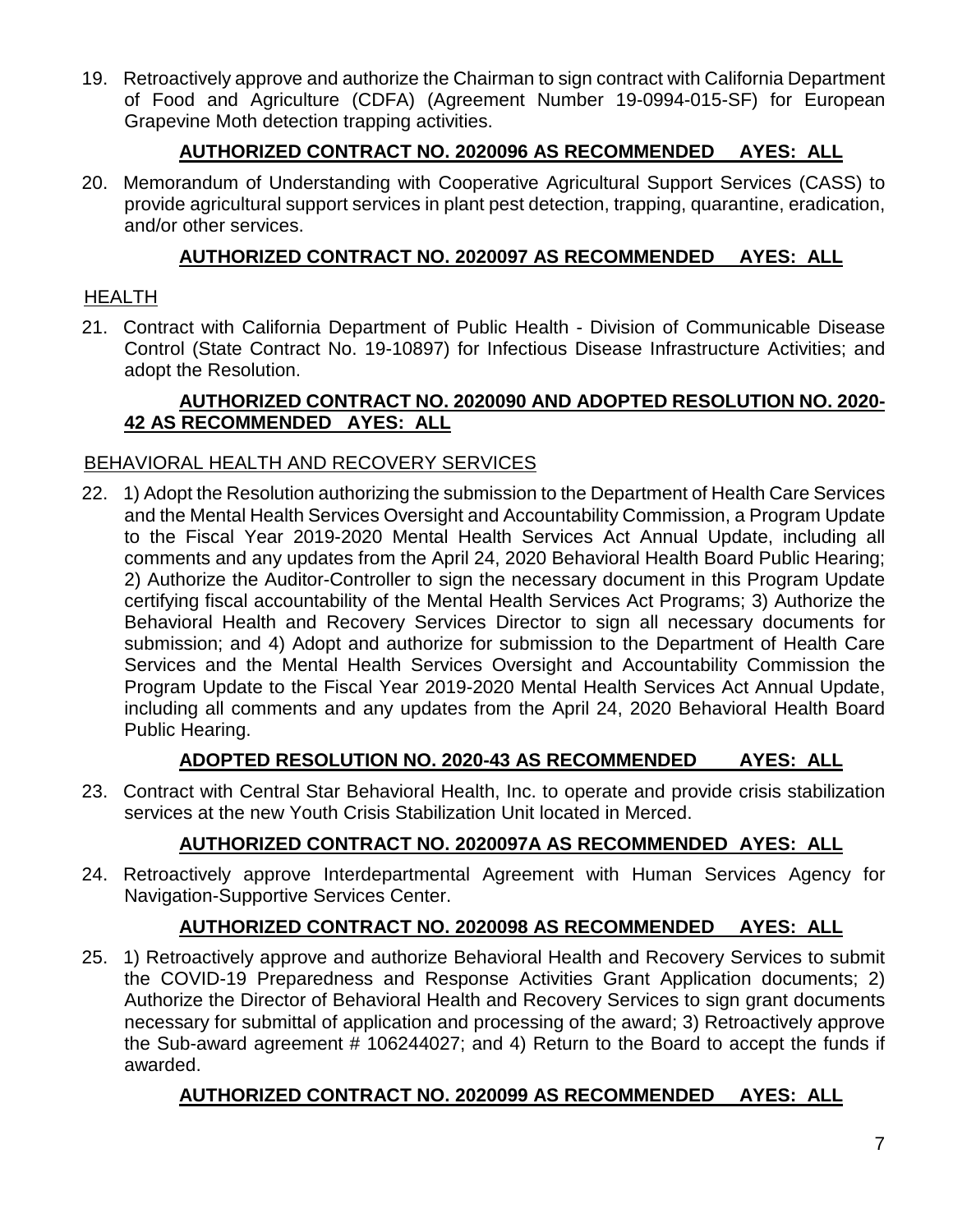### HUMAN SERVICES AGENCY

26. Contract with Crestview Clinical Lab to provide drug testing of Child Welfare clients.

# **AUTHORIZED CONTRACT NO. 2020100 AS RECOMMENDED AYES: ALL**

27. Contract with Merced County Office of Education through A Child Care & Education Services System (ACCESS) to provide Stage One Child Care Services.

# **AUTHORIZED CONTRACT NO. 2020101 AS RECOMMENDED AYES: ALL**

### PUBLIC DEFENDER

28. Approve and authorize Chairman to sign Contract with Justice Benefit, Inc. for all Title IV-E legal representation claiming purposes; and assist the Public Defender in applying for and obtaining federal matching funds through Targeted Case Management Claiming.

# **AUTHORIZED CONTRACT NO. 2020102 AS RECOMMENDED AYES: ALL**

### **SHERIFF**

29. Contract with City of Gustine for animal services.

# **AUTHORIZED CONTRACT NO. 2020103 AS RECOMMENDED AYES: ALL**

30. Contract with NVA Merced Veterinary Management, Inc. for veterinary medical services.

# **AUTHORIZED CONTRACT NO. 2020104 AS RECOMMENDED AYES: ALL**

31. 1) Ratify the submission of the application to the California State Parks, Division of Boating and Waterways for boating Safety and Enforcement Equipment assistance in the amount of \$150,000; 2) Authorize match from the Federal Asset Forfeiture Account Trust 2614 in an amount not to exceed \$50,000; and 3) Direct the Sheriff-Coroner to return to the Board with the application results and to accept award.

# **APPROVED AS RECOMMENDED AYES: ALL**

# FIRE

32. 1) Approve and authorize the Chairman to execute an agreement with the Merced County Food Bank in the amount of \$300,000 for the procurement and distribution of food to qualified individuals during the COVID-19 emergency for a term of thirty days from agreement execution; and 2) Direct staff to return to the Board with an informational item detailing any time extensions to the term of the agreement.

# **AUTHORIZED CONTRACT NO. 2020105 AS RECOMMENDED AYES: ALL**

#### HUMAN RESOURCES

33. 1) Change Extra Help Spring Fair Assistant, Class 0523, \$13/hour to \$20/hour in Budget Unit 18100; 2) Approve the modifications to classification specification Extra Help Spring Fair Assistant; 3) Approve amendments to the Position Allocation Resolution 06/120 and 06- 120/A; and 4) Approve amendments Human Resources Rules and Regulations 2007-22.

# **ADOPTED RESOLUTION NOS. 2020-44, 2020-45 AND 2020-46 AS RECOMMENDED AYES: ALL**

34. Approve and authorize the Chairman to sign Amendment Contract No. 2006036 approving amendments to the Joint Powers Agreement (JPA) with California State Association of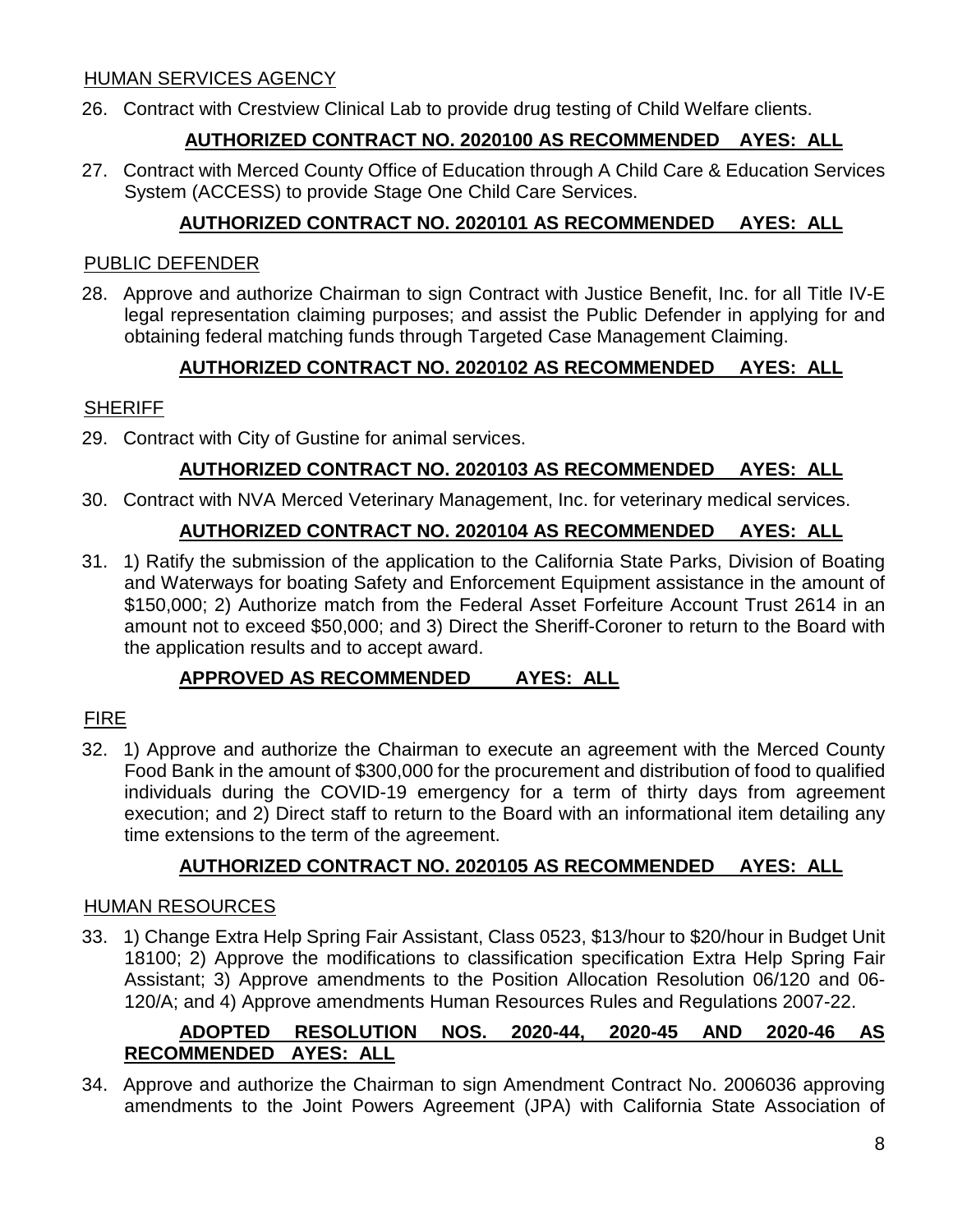Counties (CSAC) Excess Insurance Authority (EIA) as listed, including changing its name to Public Risk Innovation, Solutions and Management (PRISM).

# **AUTHORIZED CONTRACT NO. 2020106 AS RECOMMENDED AYES: ALL**

#### SPRING FAIR

35. 1) Approve and authorize Chairman to sign Memorandum of Understanding (Exhibit B) with California Department of Food and Agricultural, associated Resolution (Exhibit A), and attachments 1 and 2 (Contracting/Work Conditions Policies) in order to receive AB 1499 funding; and 2) Authorize the Spring Fair Manager to sign any associated documents.

#### **AUTHORIZED CONTRACT NO. 2020107 AND ADOPTED RESOLUTION NO. 2020- 47 AS RECOMMENDED AYES: ALL**

### EXECUTIVE OFFICE

36. 1) Discussion and possible action regarding the next steps on the Variance to Stage Two of California's Roadmap to Modify the Stay-at-Home Order; and 2) Discussion and possible action to proclaim a Local Economic Emergency due to COVID-19.

# **APPROVED AS RECOMMENDED AYES: ALL**

# *REVIEW BOARD ORDER – SEE PAGES 11 AND 12*

### BOARD APPOINTMENTS

37. 1) Appoint Manny Sousa to serve on the Solid Waste Independent Hearing Panel representing Public Member At-Large filling a four (4) year term until April 7, 2024; and 2) Appoint Sean Pinkston to serve on the Solid Waste Independent Hearing Panel representing Technical Expert filling a four (4) year term until April 7, 2024.

# **APPROVED AS RECOMMENDED AYES: ALL**

# BOARD INFORMATION & POSSIBLE ACTION **ACCEPTED AND PLACED ON FILE AYES: ALL**

- 38. California Fish and Game Commission re: A notice of receipt of the petition to change the status of Agassiz's desert tortoise (Gopherus agassizii) from threatened to endangered under the California Endangered Species Act (CESA); a notice of findings on the petition to list Shasta snow-wreath (Neviusia Cliftonii) as endangered under CESA; and a notice of findings on the Petition to list an evolutionary significant unit of mountain lions (Puma concolor) in southern and central coastal California as threatened or endangered under CESA.
- 39. State Water Resources Control Board re: Notice of Petition for temporary change involving the transfer of up to 2,000 acre-feet of water from Carmichael Water District to State Water Contractor Water Agencies under license 1387 (Application 138).

#### **THE BOARD ADOPTED RESOLUTION IN MEMORY OF JOE JAMERO AND ADJOURNED THE MEETING AT 1:51 P.M. UNTIL TUESDAY, JUNE 9, 2020, AT 10:00 A.M.**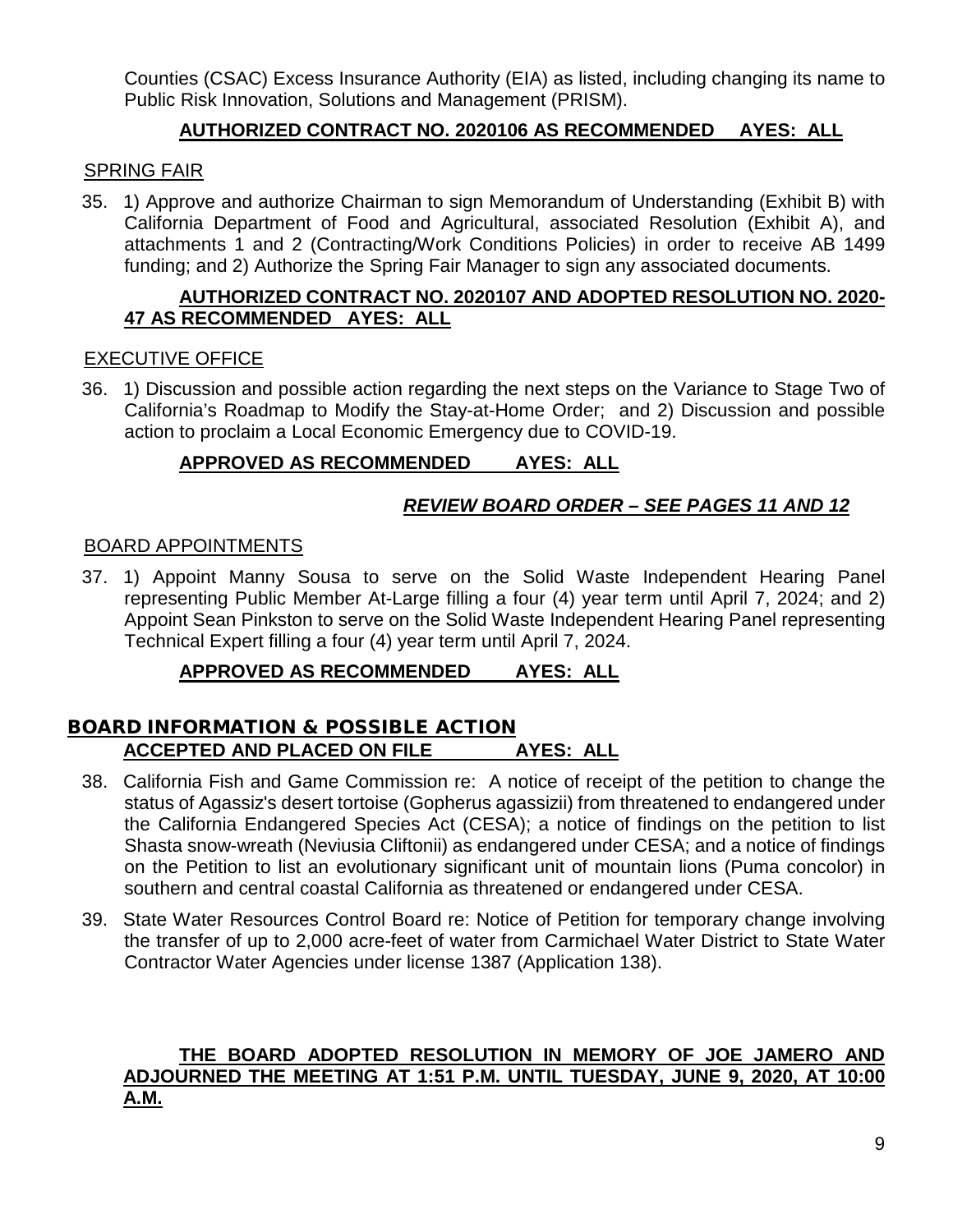### **10:00 A.M. SCHEDULED ITEM 2020-05-19 PUBLIC OPPORTUNITY**

*Public Comments received via email are read and voicemails played for Public Opportunity and Scheduled Items, and are on file with the Clerk.*

Comments received from the following relating in general to the County's Health Order and reopening of Merced County amid concerns for safety as well as the impact on owners of small business:

Lesanne Jacobsen, Jordan Hansell, Meaghan Altman, Jason Emory, Erica Meza, Kent Sandhagen, Nathan Leon, Matt Hatcher, Tracy Hawkins, Louanna Mejia, Manuel Berrospe, William Allen, Ryan Cromar, Amber Webster, Geneva Brett, Tamara McDaniels, Arlene Cardoza, and Rita Spaur.

Present: Espinoza, Lor, McDaniel, Pareira, Silveira

#### **10:00 A.M. SCHEDULED ITEM 2020-05-19 CENSUS UPDATE**

Alexandra Pierce, Deputy County Executive Officer and Patricia Ramos-Anderson, Partnership Specialist with the U.S. Census Bureau (via phone) review a power point presentation on the Merced County Census 2020 covering the following: United States Census, California Complete Count, California Regional Approach, Merced County Demographics, Merced County Complete Count Committee, Outreach Strategies, and Contact Information. Present: Espinoza, Lor, McDaniel, Pareira, Silveira

#### **10:00 A.M. SCHEDULED ITEM 2020-05-19 COVID-19 UPDATE**

Jim Brown, County Executive Officer states that Item 36 on the agenda gives the ability to provide direction or action related to Stage Two and the COVID situation and recommends moving item 36 up to the front of the agenda to partner with the update and have the discussion and dialogue at the same time.

Upon motion of Supervisor McDaniel, seconded by Supervisor Silveira, duly carried, the Board moves to consider Item 36 after the COVID-19 Update. Ayes: Espinoza, Lor, McDaniel, Pareira, Silveira

Dr. Sandoval, Health Officer opens the COVID-19 Update and reviews power point presentation covering the following: Presentation Outline, Current Merced County Case Count, Cases by City: Los Banos and Merced City Comparison, COVID-19 Death Information, Hospitalizations, Patients with Prolonged ICU Stays and Reopening Safely.

Dr. Rebecca Nanyonjo-Kemp, Public Health Director thanks Chairman Espinoza for his signature late last night on the attestation and continues the power point presentation covering the following: Attestation Readiness Criteria-Review, Attestation Update-Epidemiologic Criteria, Attestation Update-Testing Capacity, Attestation Timeline, Consequences of Misalignment with State and Reopening Stages for Merced County.

The Board has lengthy discussion on the update.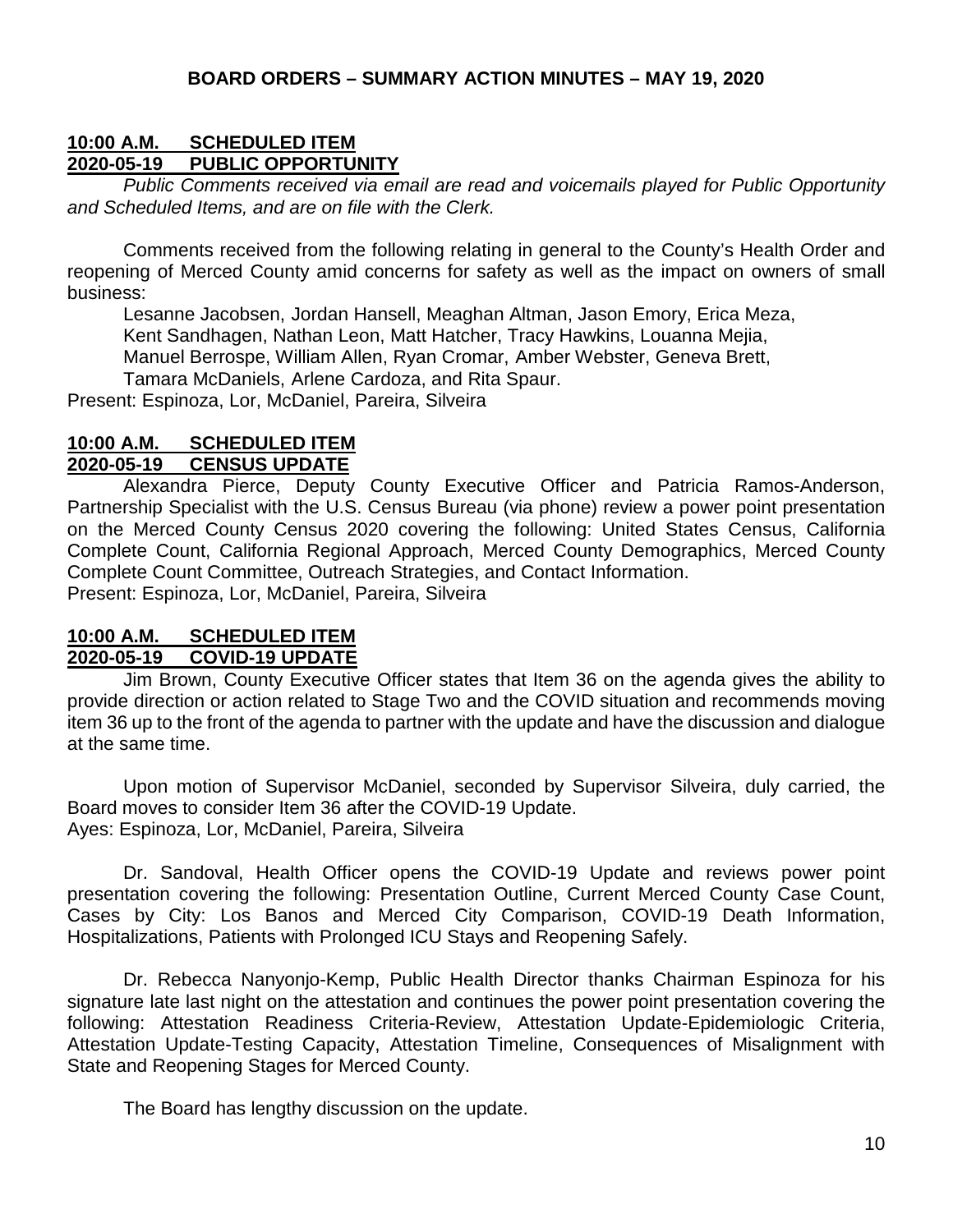Genevieve Valentine, Director of Behavioral Health and Recovery Services takes over the power point presentation and reviews slides covering: Current Status of BHRS, Our Collaborative Efforts, Future Areas of Focus as a Result of the Pandemic, Current Areas of Focus, and For Up to Date Information.

Present: Espinoza, Lor, McDaniel, Pareira, Silveira

#### **ACTION ITEM NO. 36 2020 EXECUTIVE OFFICE**

The Clerk announces discussion and possible action regarding the next steps on the Variance to Stage Two of California's Roadmap to Modify the Stay-at-Home Order; and discussion and possible action to proclaim a Local Economic Emergency due to COVID-19 is before the Board for consideration.

Public Comments submitted from the following:

J.A.Thomas, regarding giving small businesses the same rights as larger corporations.

Beverly Bomersbach, regarding rescinding the health order in Merced County.

2 voicemails received are on file with the Clerk.

Supervisor Silveira comments and makes a motion that we will wait until noon tomorrow for the State's approval and if they do not post we will self-attest, post on our website and enter into Phase 2B in Merced County.

Jim Brown, County Executive Officer clarifies that the Board at its last meeting authorized submission of all documents and a letter to the State for self-attestation, and ratify letter sent last night, if the maker of the motion would be willing to accept this.

Supervisor Silveira agrees for that to be included in the motion.

Supervisor McDaniel seconds the motion and comments that we are using science to move forward but the State is using politics. He states that all of his conversations with the Sheriff have been to open up safely. We are advocating for businesses and their employees as well.

Supervisor Lor comments that this pandemic is shining a brighter light on the generational social inequities, the economic inequities and the disparities in our community. We need to reopen safely, and hopes the community adheres to the guidelines put in place. She states that she does have a question on the proclamation and what the advantage/disadvantage of approving the proclamation of a local economic state of emergency.

Supervisor McDaniel responds that this sends a message to the Governor that we are hurting here and exactly what is going on in our County at this time.

Supervisor Lor clarifies that this is just formalizing it then.

Supervisor McDaniel states that is correct.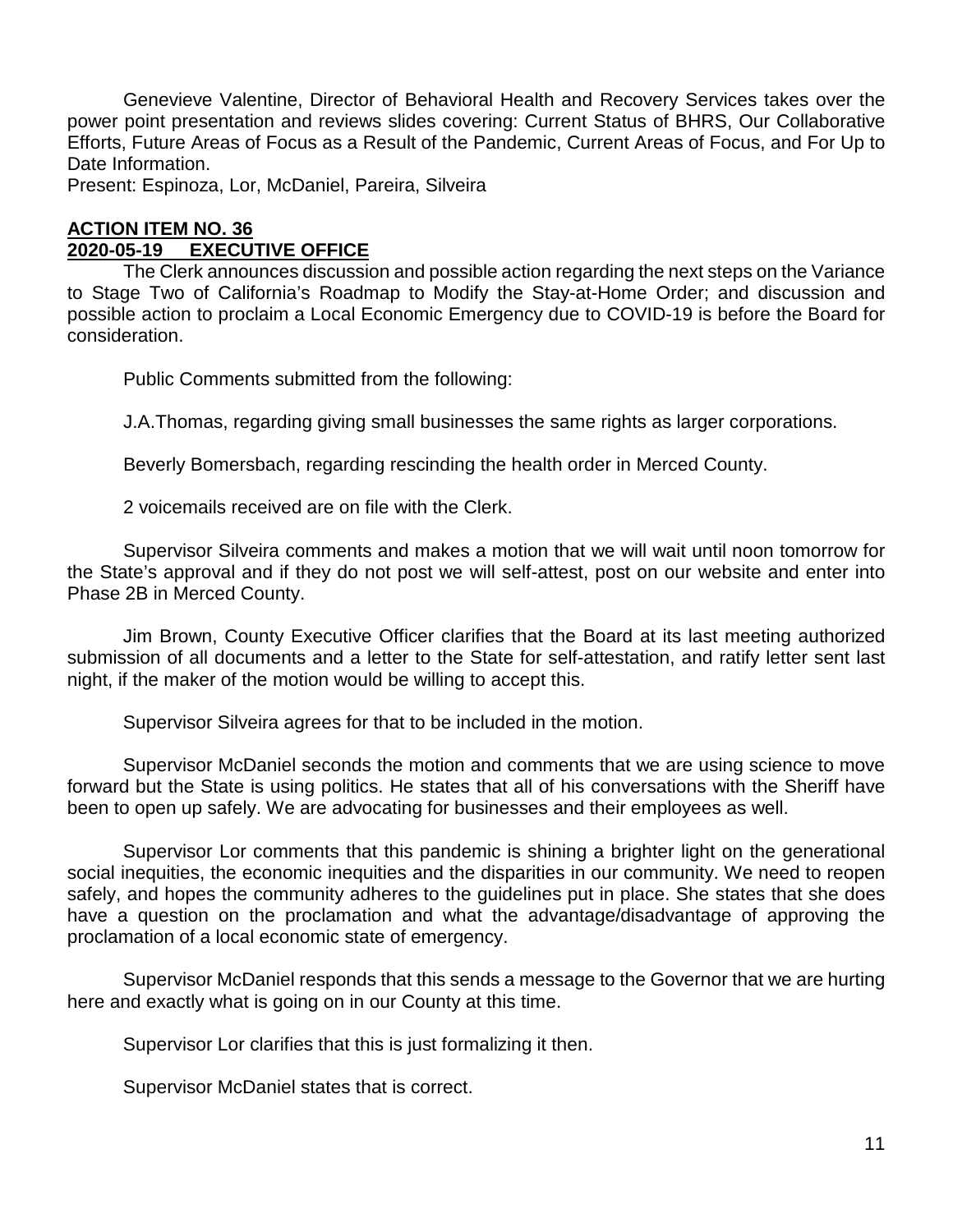Supervisor Pareira comments that it is unfortunate that we have come to this point in our community. He asks for clarification on the motion as to whether it is to move us into 2.5 on the stay at home order or to 2.5 on the Governor's Road Map?

Forrest Hansen, County Counsel responds that it is on the Governor's Resilience Road Map, phase 2B.

Supervisor Silveira states that its 2B or 2.5 guidance that the Governor gave out yesterday that lists the businesses that can reopen.

Supervisor Espinoza comments that we are not going to be out of compliance or not breaking any laws and that we just need to be safe as we begin to reopen.

Supervisor Silveira comments that we are going to meet the attestation from the State.

Supervisor Lor requests Supervisor Silveira repeat the whole motion.

Upon motion of Supervisor Silveira, seconded by Supervisor McDaniel, duly carried the Board moves that as a result of the self-attestation process, in close collaboration with our Public Health Officer and Public Health Director, that we are in compliance and by noon tomorrow will move Merced County into Stage 2B, and it will be posted on our website also with staff's recommendations to submit all the proper documentation.

Ayes: Espinoza, Lor, McDaniel, Pareira, Silveira

Upon motion of Supervisor McDaniel, seconded by Supervisor Pareira, duly carried the Board proclaims a Local Economic Emergency due to COVID-19. Ayes: Espinoza, Lor, McDaniel, Pareira, Silveira

### **10:00 A.M. SCHEDULED ITEM 2020-05-19 PUBLIC WORKS – PUBLIC HEARING**

The time and date previously scheduled to solicit comments on submission of an application for 2019-2020 State Community Development Block Grant (CDBG) funding for planning and technical assistance.

Dana Hertfelder, Director of Public Works provides an overview of the submission of an application for 2019-2020 State Community Development Block Grant (CDBG) funding for planning and technical assistance and speaks about Del Hale Hall in O'Banion Park.

The Chairman opens the Public Hearing.

The Board takes a 10 minute break to receive public comments via e-mail.

The Clerk states that there were 2 emails received from the following:

April Hogue, Mayor of Dos Palos submits letter of support for the project.

Jovana Morales-Tilgren, Leadership Counsel for Justice and Accountability questions why the County is only applying for Technical Assistance for planning of the Del Hale Hall.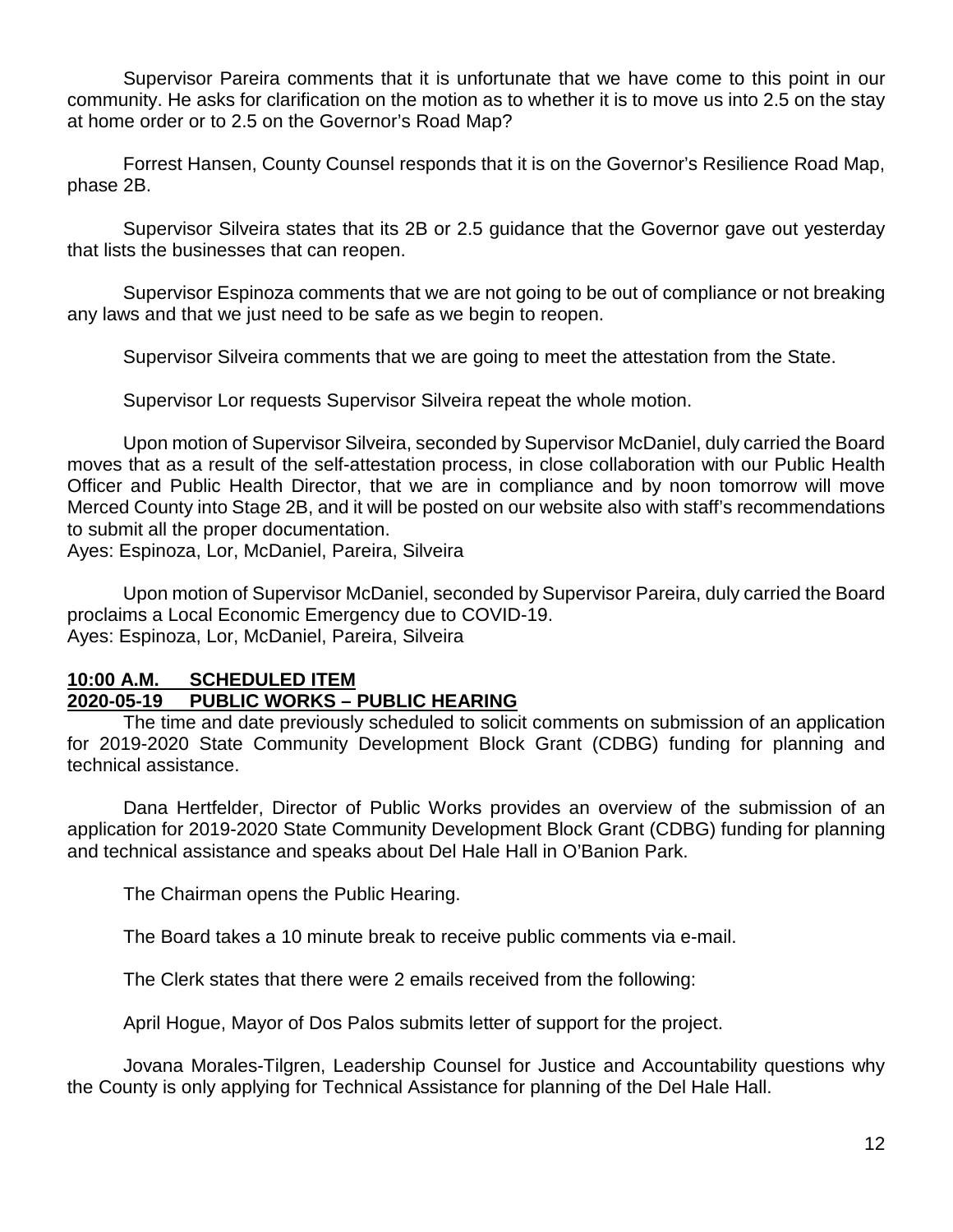The Chairman closes the Public Hearing.

Upon motion of Supervisor Silveira, seconded by Supervisor McDaniel, duly carried, the Board adopts Resolution No. 2020-48, a) approving submittal of the CDBG grant application for Planning and Technical Assistance; b) Authorizing the Chairman to execute the CDBG grant application and any additional documents necessary to complete the application process; c) Upon a successful award authorizing the Chairman to execute standard agreements to accept the award and any subsequent amendments that are necessary to participate in the CDBG program subject to approval by Counsel; d) Authorizing the Director of Public Works to administer the CDBG grant, and authorize the Department of Public Works Director or Assistant Director to execute documents necessary for the proper administration of the CDBG program; and directs the Department of Public Works to return to the Board of Supervisors with an informational item of all actions taken. Ayes: Espinoza, Lor, McDaniel, Pareira, Silveira

#### **10:00 A.M. SCHEDULED ITEM 2020-05-19 COMMUNITY AND ECONOMIC DEVELOPMENT – PUBLIC HEARING**

The time and date previously scheduled to solicit comments on submission of an application for 2019-2020 State Community Development Block Grant (CDBG) funding for code enforcement.

Mark Hendrickson, Director of Community and Economic Development gives an overview of the submission of an application for 2019-2020 State Community Development Block Grant (CDBG) funding for code enforcement.

The Chairman opens the Public Hearing.

The Board takes a 10 minute break to receive public comments via e-mail.

The Clerk states that there was an email received from the following:

Jovana Morales-Tilgren, Leadership Counsel for Justice and Accountability questions if the CDBG funding is only for code enforcement.

Two voicemails were received and are on file with the Clerk.

Mr. Hendrickson responds that there are two different CDBG funding opportunities, and that they intend to apply for the grant funding to assist small businesses once they are released.

Supervisor Silveira comments that we have only two Code Enforcement Officers for Merced County and shared how the City of Los Banos utilized this grant opportunity in the past.

The Chairman closes the Public Hearing.

Upon motion of Supervisor Silveira, seconded by Supervisor Pareira, duly carried, the Board adopts Resolution No. 2020-49, approving submittal of the CDBG grant application for Code Enforcement; authorizes the Director of Community and Economic Development: a) To execute the CDBG grant application and any additional documents necessary to complete the application process; and b) Upon a successful award, to accept the award by executing standard agreements and any subsequent amendments that are necessary to participate in the CDBG program subject to approval by Counsel; Directs the Community and Economic Development Department to return to